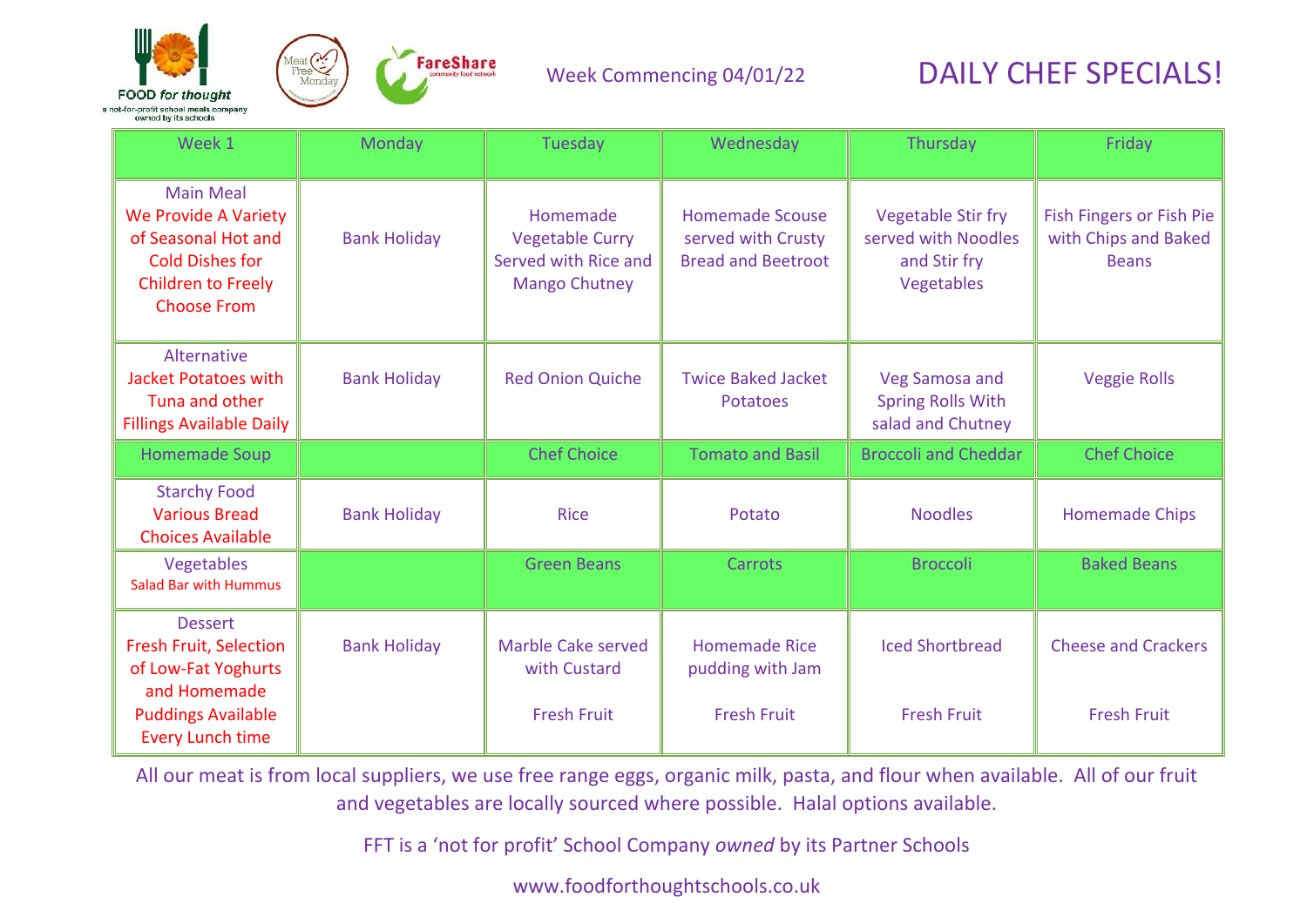



| Week 2                                                                                                                                              | Monday                                                   | Tuesday                                                                       | Wednesday                                                                                             | Thursday                                                                                                                | Friday                                                                     |
|-----------------------------------------------------------------------------------------------------------------------------------------------------|----------------------------------------------------------|-------------------------------------------------------------------------------|-------------------------------------------------------------------------------------------------------|-------------------------------------------------------------------------------------------------------------------------|----------------------------------------------------------------------------|
| <b>Main Meal</b><br><b>We Provide A Variety</b><br>of Seasonal Hot and<br><b>Cold Dishes for</b><br><b>Children to Freely</b><br><b>Choose From</b> | <b>Homemade Pizza</b><br>served with Wedges<br>and Beans | Homemade Spanish<br><b>Chicken Served with</b><br>Rice and corn on the<br>Cob | All Day Breakfast with<br>Sausage, Scrambled<br>Egg, Wholemeal<br>Toast, Mushrooms<br>and Hash Browns | <b>Ham Roast Dinner</b><br>with Cauliflower<br><b>Cheese, Roasted New</b><br>Potatoes, Baby<br><b>Carrots and Gravy</b> | <b>Homemade Battered</b><br>Fish with Chip and<br><b>Minted Mushy Peas</b> |
| Alternative<br><b>Jacket Potatoes with</b><br>Tuna and other<br><b>Fillings Available Daily</b>                                                     | <b>Pesto Pasta</b>                                       | <b>Cherry Tomato</b><br>Quiche                                                | <b>Quorn Mince Cottage</b><br>Pie                                                                     | <b>Broccoli and Pasta</b><br><b>Bake</b>                                                                                | <b>Veggie Sausage Roll</b>                                                 |
| <b>Homemade Soup</b>                                                                                                                                | <b>Chef Choice</b>                                       | Vegetable                                                                     | <b>Chinese Sweetcorn</b>                                                                              | <b>Leek and Potato</b>                                                                                                  | <b>Chef Choice</b>                                                         |
| <b>Starchy Food</b><br><b>Various Bread</b><br><b>Choices Available</b>                                                                             | <b>Homemade Pizza</b><br><b>Base</b>                     | <b>Rice</b>                                                                   | <b>Wholemeal Toast</b>                                                                                | <b>Roast Potato</b>                                                                                                     | <b>Homemade Chips</b>                                                      |
| Vegetables<br><b>Salad Bar with Hummus</b>                                                                                                          | <b>Celery and Cabbage</b>                                | <b>Peppers</b>                                                                | <b>Mushrooms</b>                                                                                      | <b>Carrots and Broccoli</b>                                                                                             | <b>Mushy Peas</b>                                                          |
| <b>Dessert</b><br><b>Fresh Fruit, Selection</b><br>of Low-Fat Yoghurts<br>and Homemade                                                              | 'Chocolate' Fudge<br>Cake                                | Vanilla Cheesecake                                                            | <b>Fresh Fruit Salad</b>                                                                              | <b>Apple Flapjacks</b>                                                                                                  | <b>Cheese and Crackers</b><br>with Yoghurts                                |
| <b>Puddings Available</b><br><b>Every Lunch time</b>                                                                                                | <b>Fresh Fruit</b>                                       | <b>Fresh Fruit</b>                                                            | Yoghurts                                                                                              | <b>Fresh Fruit</b>                                                                                                      | <b>Fresh Fruit</b>                                                         |

All our meat is from local suppliers, we use free range eggs, organic milk, pasta and flour when available. All of our fruit and vegetables are locally sourced where possible. Halal options available.

FFT is a 'not for profit' School Company *owned* by its Partner Schools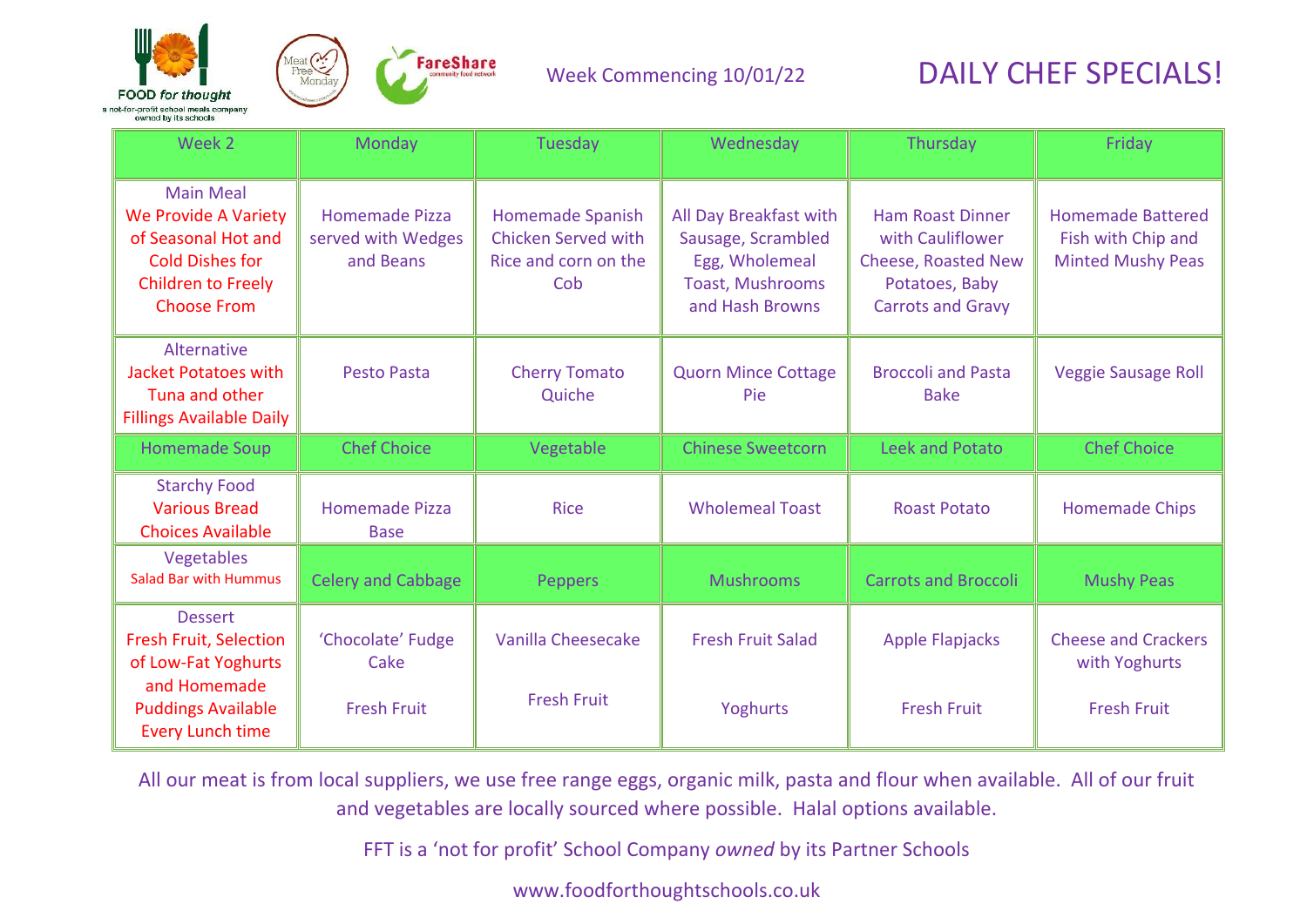



| Week 3                                                                                                                                              | Monday                                                                             | Tuesday                                                                                     | Wednesday                                                           | Thursday                                                        | Friday                                                                                   |
|-----------------------------------------------------------------------------------------------------------------------------------------------------|------------------------------------------------------------------------------------|---------------------------------------------------------------------------------------------|---------------------------------------------------------------------|-----------------------------------------------------------------|------------------------------------------------------------------------------------------|
| <b>Main Meal</b><br><b>We Provide A Variety</b><br>of Seasonal Hot and<br><b>Cold Dishes for</b><br><b>Children to Freely</b><br><b>Choose From</b> | <b>Vegetarian Swedish</b><br>Meatballs served with<br>Spaghetti in Tomato<br>Sauce | <b>Cumberland Sausage</b><br>Slice served with<br><b>Homemade Wedges</b><br>and Brown Sauce | Homemade Chicken<br><b>Curry served with Rice</b><br>and Naan Bread | Homemade<br>Shepherd's Pie served<br><b>Seasonal Vegetables</b> | <b>Fish Cake or Fish</b><br><b>Fingers and Chips</b><br><b>Served with Mushy</b><br>Peas |
| Alternative<br><b>Jacket Potatoes with</b><br>Tuna and other<br><b>Fillings Available Daily</b>                                                     | <b>Cherry Tomato Quiche</b><br>served with Crispy<br><b>Fresh Salad</b>            | <b>Tuna Pasta with</b><br><b>Cucumber and Red</b><br>Onion                                  | <b>Veggie Sausage</b><br><b>Toasties</b>                            | <b>Twice Baked Jacket</b><br><b>Potatoes</b>                    | <b>Tandoori Salmon</b><br><b>Served with Pitta</b><br><b>Bread</b>                       |
| <b>Homemade Soup</b>                                                                                                                                | <b>Chef Choice</b>                                                                 | Leek and Potato                                                                             | <b>Red Pepper Soup</b>                                              | <b>Tomato and Basil</b>                                         | <b>Chef Choice</b>                                                                       |
| <b>Starchy Food</b><br><b>Various Bread Choices</b><br>Available                                                                                    | Pasta                                                                              | <b>Mash Potato</b>                                                                          | <b>Wholemeal Rice</b>                                               | <b>Potatoes</b>                                                 | <b>Homemade Chips</b>                                                                    |
| Vegetables<br><b>Salad Bar with Hummus</b>                                                                                                          | <b>Tomatoes</b>                                                                    | <b>Green Beans</b>                                                                          | Cabbage                                                             | Carrots                                                         | <b>Mushy Peas</b>                                                                        |
| <b>Dessert</b><br><b>Fresh Fruit, Selection</b><br>of Low-Fat Yoghurts<br>and Homemade                                                              | <b>Iced Apple Flapjacks</b>                                                        | <b>Fresh Fruit Trifle</b>                                                                   | <b>Sticky Toffee Pudding</b>                                        | <b>Fresh Fruit Salad</b>                                        | Rich 'Chocolate'<br>Cookies                                                              |
| <b>Puddings Available</b><br><b>Every Lunch time</b>                                                                                                | <b>Fresh Fruit</b>                                                                 | <b>Fresh Fruit</b>                                                                          | Yoghurts                                                            | <b>Fresh Fruit</b>                                              | <b>Mixed Flavour</b><br>Yoghurts                                                         |

All our meat is from local suppliers, we use free range eggs, organic milk, pasta and flour when available. All of our fruit and vegetables are locally sourced where possible. Halal options available.

FFT is a 'not for profit' School Company *owned* by its Partner Schools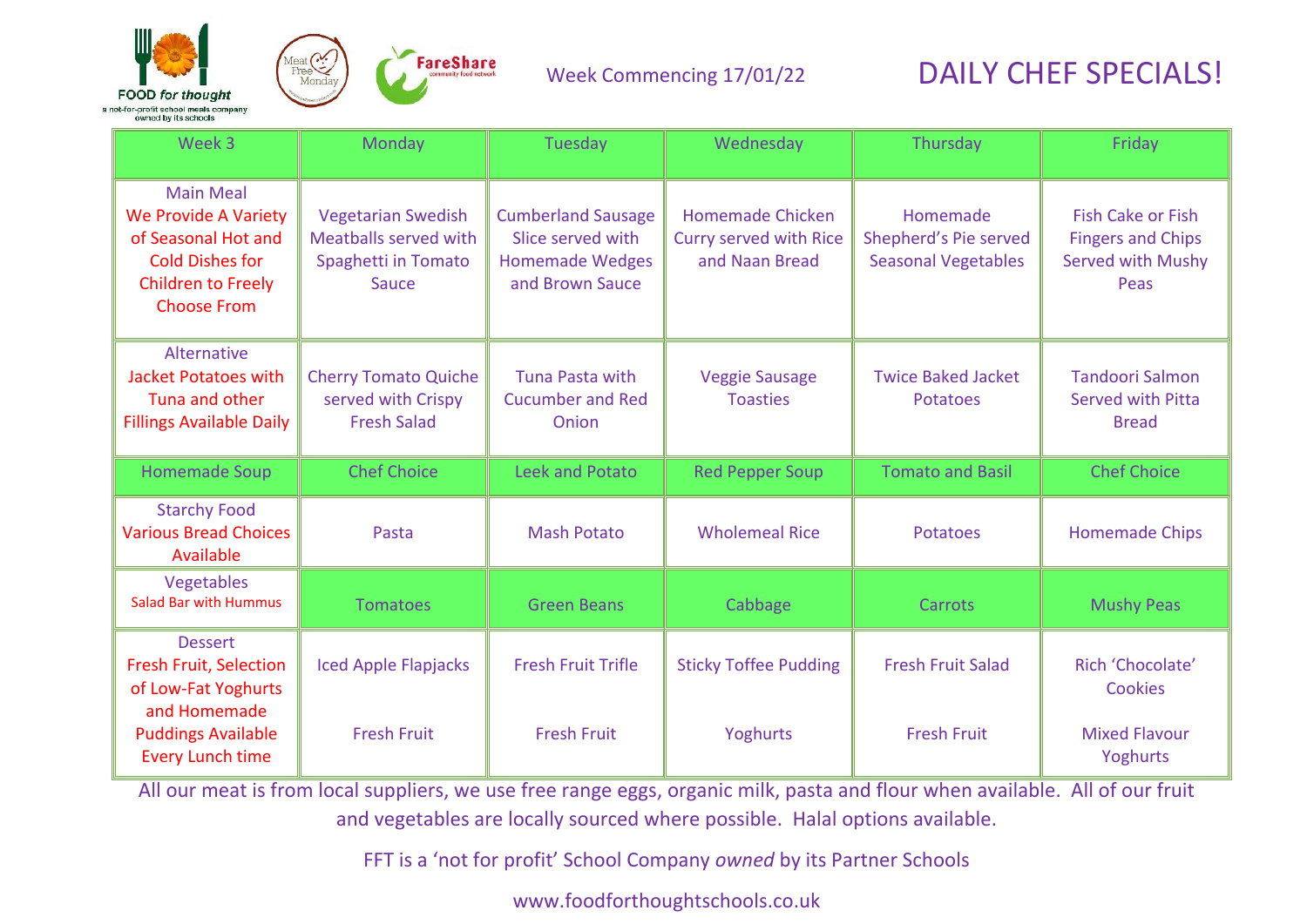



| Week 4                                                                                                                                              | Monday                                                                                                   | Tuesday                                                                                                          | Wednesday                                                        | Thursday                                                                                         | Friday                                                      |
|-----------------------------------------------------------------------------------------------------------------------------------------------------|----------------------------------------------------------------------------------------------------------|------------------------------------------------------------------------------------------------------------------|------------------------------------------------------------------|--------------------------------------------------------------------------------------------------|-------------------------------------------------------------|
| <b>Main Meal</b><br><b>We Provide A Variety</b><br>of Seasonal Hot and<br><b>Cold Dishes for</b><br><b>Children to Freely</b><br><b>Choose From</b> | Homemade Pizza with<br><b>Wholemeal Pizza Base</b><br>served with<br><b>Homemade Wedges</b><br>and Salad | <b>Chicken Roast</b><br><b>Dinner with Roast</b><br>Potatoes, Stuffing,<br><b>Broccoli, Carrots and</b><br>Gravy | <b>Homemade Sausage</b><br>and Mashed Potato<br>with Onion Gravy | Lamb Kofta Kebab<br>served with Pita<br><b>Bread, Vegetable Rice</b><br>and Homemade<br>Coleslaw | Fish Fingers with<br><b>Chips and Baked</b><br><b>Beans</b> |
| Alternative<br><b>Jacket Potatoes with</b><br>Tuna and other<br><b>Fillings Available Daily</b>                                                     | <b>Vegetable Fried Rice</b>                                                                              | <b>Asian Noodles</b>                                                                                             | <b>Tomato and Basil</b><br>Pasta                                 | <b>Homemade Salmon</b><br>and Leek Fish Pie                                                      | <b>Veggie Sausage Roll</b>                                  |
| <b>Homemade Soup</b>                                                                                                                                | Leek and Potato                                                                                          | <b>Tomato and Basil</b>                                                                                          | <b>Carrot and Coriander</b>                                      | <b>Broccoli and Cheddar</b>                                                                      | <b>Chef Choice</b>                                          |
| <b>Starchy Food</b><br><b>Various Bread</b><br><b>Choices Available</b>                                                                             | <b>Pizza Base</b>                                                                                        | <b>Roast Potato</b>                                                                                              | <b>Mash Potato</b>                                               | <b>Rice</b>                                                                                      | <b>Homemade Chips</b>                                       |
| Vegetables<br><b>Salad Bar with Hummus</b>                                                                                                          | <b>Mixed Salad</b>                                                                                       | <b>Seasonal Vegetable</b>                                                                                        | <b>Broccoli</b>                                                  | <b>Carrots</b>                                                                                   | <b>Baked Beans</b>                                          |
| <b>Dessert</b><br><b>Fresh Fruit, Selection</b><br>of Low-Fat Yoghurts<br>and Homemade                                                              | <b>Fresh Fruit Salad</b>                                                                                 | <b>Cherry Bakewell</b><br>Slice served with<br>Custard                                                           | <b>Carrot Cake</b>                                               | <b>Fruit Jelly</b>                                                                               | <b>Cheese and Crackers</b>                                  |
| <b>Puddings Available</b><br><b>Every Lunch time</b>                                                                                                | Yoghurts                                                                                                 | <b>Fresh Fruit</b>                                                                                               | Yoghurts                                                         | <b>Fresh Fruit</b>                                                                               | <b>Fresh Fruit</b>                                          |

All our meat is farm assured from local suppliers, we use free range eggs, organic milk, pasta and flour when available. All of our fruit and vegetables are locally sourced where possible. Halal options available.

FFT is a 'not for profit' School Company *owned* by its Partner Schools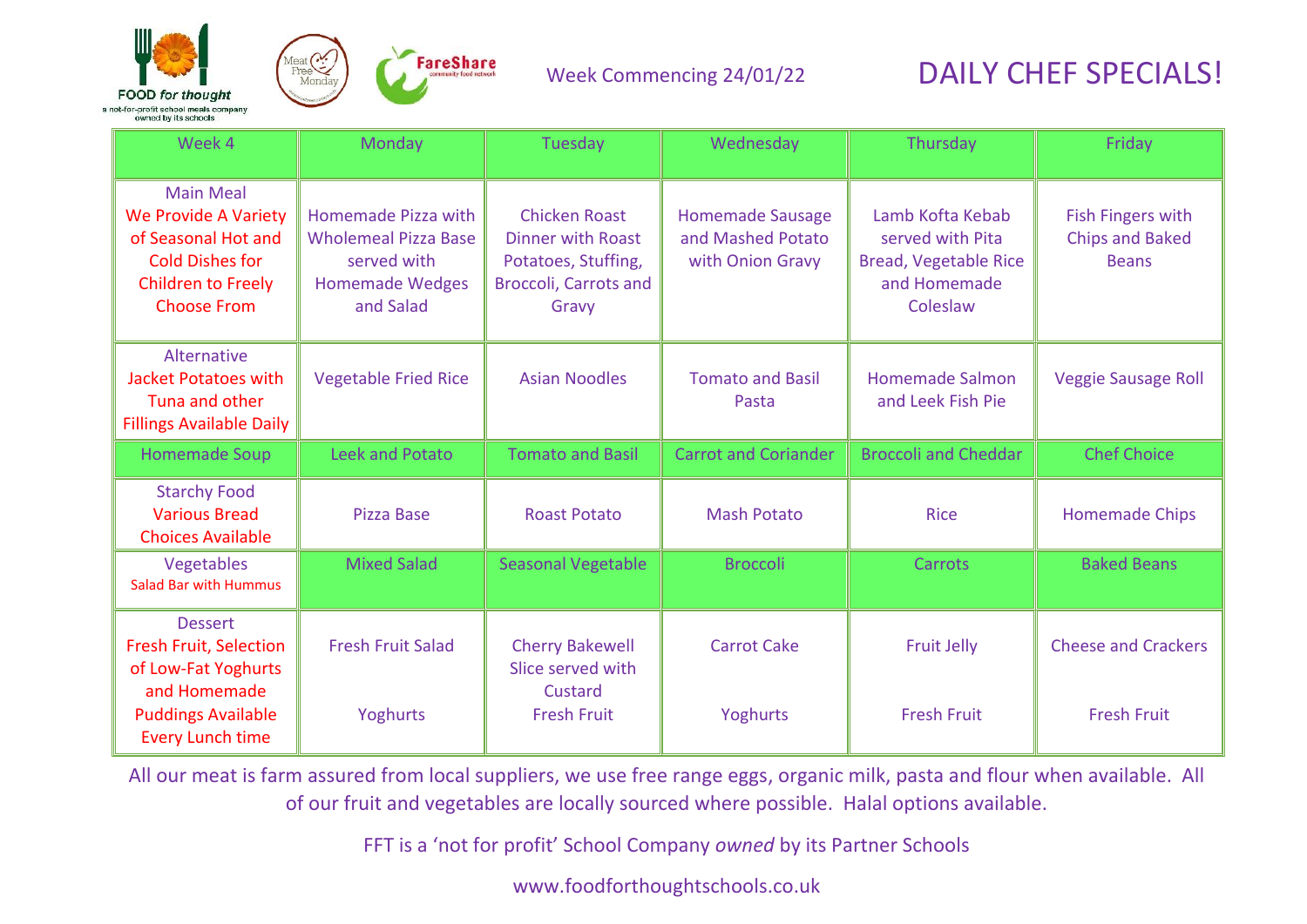



| Week 5                                                                                                                                              | Monday                                                                               | Tuesday<br><b>Chinese New Year</b>                                                                         | Wednesday                                                                                                      | Thursday                                                            | Friday                                                            |
|-----------------------------------------------------------------------------------------------------------------------------------------------------|--------------------------------------------------------------------------------------|------------------------------------------------------------------------------------------------------------|----------------------------------------------------------------------------------------------------------------|---------------------------------------------------------------------|-------------------------------------------------------------------|
| <b>Main Meal</b><br><b>We Provide A Variety</b><br>of Seasonal Hot and<br><b>Cold Dishes for</b><br><b>Children to Freely</b><br><b>Choose From</b> | <b>Vegetable Sausage</b><br>and Mash Potato<br>served with Gravy<br>and Baby Carrots | <b>Chicken Stir fry served</b><br>with Egg Noodles and<br><b>Stir Fry Vegetables</b><br>and Prawn Crackers | All Day Breakfast with<br>Sausage, Scrambled<br>Egg, Wholemeal<br>Toast, Mushrooms,<br><b>Roasted Tomatoes</b> | Homemade Spaghetti<br><b>Bolognaise served</b><br>with Crusty Bread | Fish fingers with Chips<br>and Minted Mushy<br>Peas               |
| Alternative<br><b>Jacket Potatoes with</b><br>Tuna and other<br><b>Fillings Available Daily</b>                                                     | <b>Tomato Pasta</b>                                                                  | <b>Veggie Spring Rolls</b><br>with Sweet Chilli and<br>Salad                                               | <b>Cheese and Tomato</b><br><b>Toasties</b>                                                                    | <b>Macaroni Cheese and</b><br>Peas                                  | <b>Veggie Sausage Roll</b>                                        |
| <b>Homemade Soup</b>                                                                                                                                | <b>Chef Choice</b>                                                                   | Chinese sweetcorn                                                                                          | <b>Chef Choice</b>                                                                                             | <b>Tomato and Basil</b>                                             | <b>Chef Choice</b>                                                |
| <b>Starchy Food</b><br><b>Various Bread</b><br><b>Choices Available</b>                                                                             | <b>Mash Potato</b>                                                                   | <b>Noodles</b>                                                                                             | <b>Wholemeal Toast</b>                                                                                         | Spaghetti                                                           | <b>Homemade Chips</b>                                             |
| Vegetables<br><b>Salad Bar with Hummus</b>                                                                                                          | Carrots                                                                              | Peas                                                                                                       | <b>Mushrooms</b>                                                                                               | <b>Tomatoes</b>                                                     | <b>Mushy Peas</b>                                                 |
| <b>Dessert</b><br><b>Fresh Fruit, Selection</b><br>of Low-Fat Yoghurts<br>and Homemade<br><b>Puddings Available</b><br><b>Every Lunch time</b>      | 'Chocolate' Fudge<br>Cake<br><b>Fresh Fruit</b>                                      | <b>Ice Cream</b><br><b>Fresh Fruit</b>                                                                     | Sponge Cake with<br>Custard<br>Yoghurts                                                                        | <b>Homemade Cookies</b><br><b>Fresh Fruit</b>                       | <b>Cheese and Crackers</b><br>with Yoghurts<br><b>Fresh Fruit</b> |

All our meat is from local suppliers, we use free range eggs, organic milk, pasta and flour when available. All of our fruit and vegetables are locally sourced where possible. Halal options available.

FFT is a 'not for profit' School Company *owned* by its Partner Schools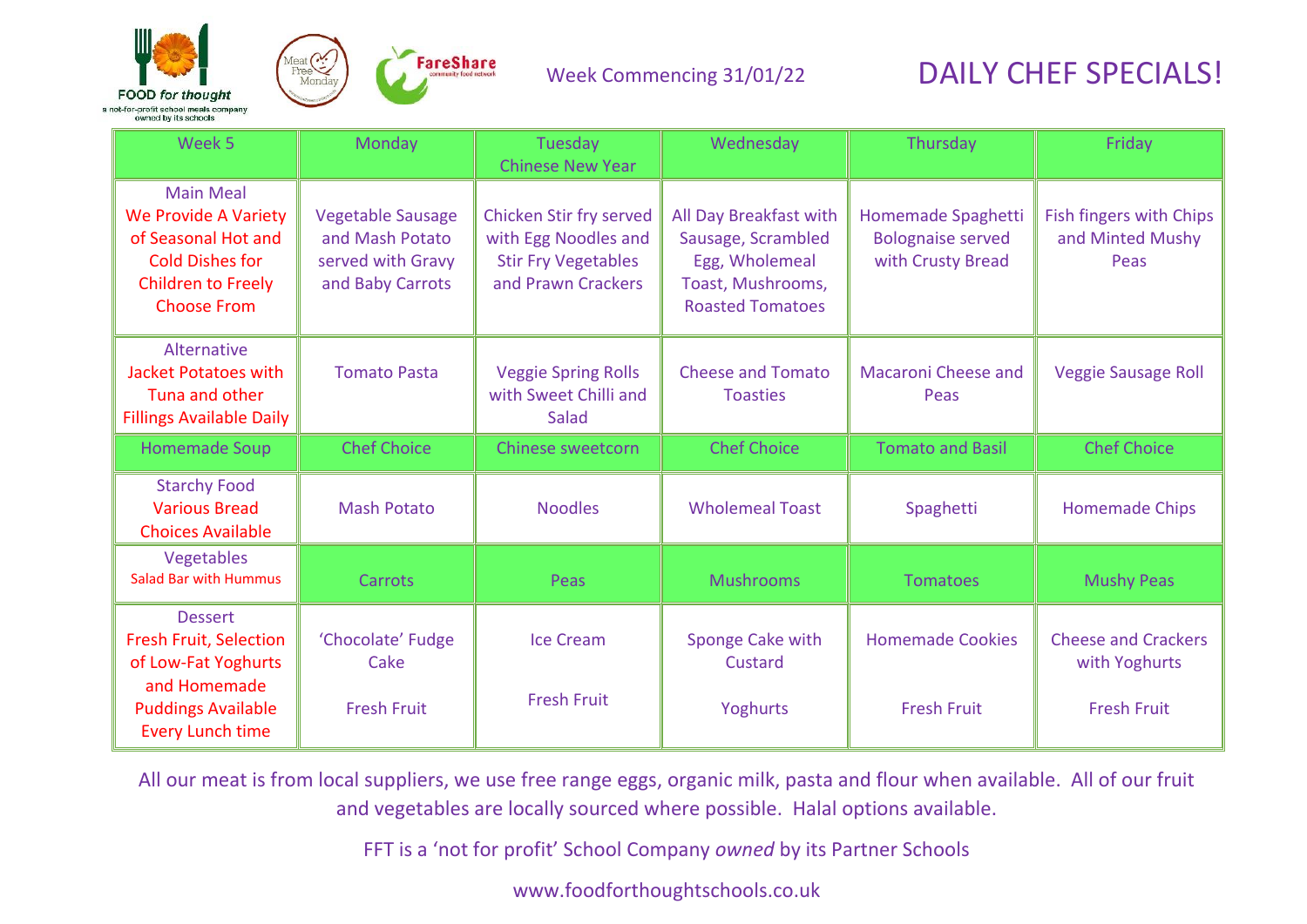



#### Week Commencing 07/02/22

# DAILY CHEF SPECIALS!

| Week 6                                                                                                                                              | Monday                                                                  | Tuesday                                                                                          | Wednesday                                                                                | Thursday                                                                        | Friday                                                                 |
|-----------------------------------------------------------------------------------------------------------------------------------------------------|-------------------------------------------------------------------------|--------------------------------------------------------------------------------------------------|------------------------------------------------------------------------------------------|---------------------------------------------------------------------------------|------------------------------------------------------------------------|
| <b>Main Meal</b><br><b>We Provide A Variety</b><br>of Seasonal Hot and<br><b>Cold Dishes for</b><br><b>Children to Freely</b><br><b>Choose From</b> | <b>Homemade Pizza</b><br>served with Wedges<br>and Beans                | <b>Ham Roast Dinner</b><br>served with Roast<br>Potatoes, Stuffing<br>and Seasonal<br>Vegetables | Homemade Chicken<br>Curry served with<br><b>Basmati Rice and</b><br><b>Mango Chutney</b> | <b>Homemade Scouse</b><br>served with Red<br>Cabbage and Crusty<br><b>Bread</b> | Chicken Burger in a<br><b>Bun with Chips and</b><br><b>Fresh Salad</b> |
| Alternative<br><b>Jacket Potatoes with</b><br>Tuna and other<br><b>Fillings Available Daily</b>                                                     | <b>Cherry Tomato Quiche</b><br>served with Crispy<br><b>Fresh Salad</b> | <b>Veggie Sausage</b><br><b>Toasties</b>                                                         | <b>Vegetable Stir Fry</b>                                                                | <b>Twice Baked Jacket</b><br><b>Potatoes</b>                                    | Veggie Burger in a Bun                                                 |
| <b>Homemade Soup</b>                                                                                                                                | <b>Chef Choice</b>                                                      | <b>Leek and Potato</b>                                                                           | <b>Broccoli and Cheddar</b>                                                              | <b>Chef Choice</b>                                                              | <b>Chef Choice</b>                                                     |
| <b>Starchy Food</b><br><b>Various Bread Choices</b><br>Available                                                                                    | <b>Pizza Base</b>                                                       | <b>Roast Potato</b>                                                                              | Mash                                                                                     | Potatoes                                                                        | <b>Homemade Chips</b>                                                  |
| Vegetables<br><b>Salad Bar with Hummus</b>                                                                                                          | <b>Tomatoes</b>                                                         | <b>Green Beans</b>                                                                               | <b>Green Beans</b>                                                                       | <b>Spring Onions</b>                                                            | <b>Mushy Peas</b>                                                      |
| <b>Dessert</b><br><b>Fresh Fruit, Selection</b><br>of Low-Fat Yoghurts<br>and Homemade<br><b>Puddings Available</b>                                 | <b>Fresh Fruit Salad</b>                                                | <b>Yoghurt Fruit Crunch</b><br>Pots                                                              | <b>Rice Pudding with Jam</b>                                                             | Homemade Apple<br>Crumble served with<br>Custard                                | <b>Apple Flapjacks</b><br><b>Mixed Flavour</b>                         |
| <b>Every Lunch time</b>                                                                                                                             | <b>Fresh Fruit</b>                                                      | <b>Fresh Fruit</b>                                                                               | Yoghurts                                                                                 | <b>Fresh Fruit</b>                                                              | Yoghurts                                                               |

All our meat is from local suppliers, we use free range eggs, organic milk, pasta and flour when available. All of our fruit and vegetables are locally sourced where possible. Halal options available.

FFT is a 'not for profit' School Company *owned* by its Partner Schools